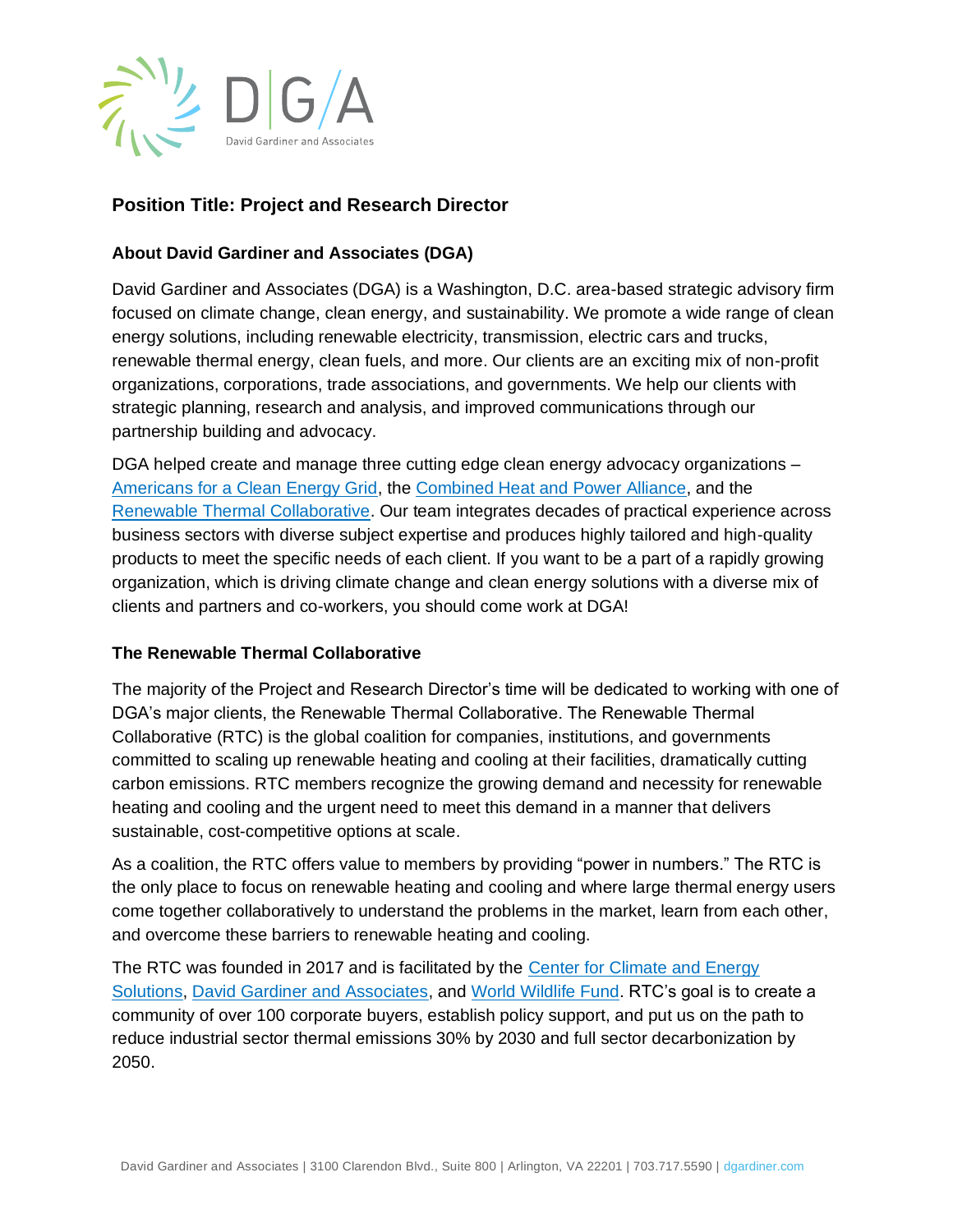

### **Project and Research Director Position**

David Gardiner and Associates is looking for a talented Project and Research Director to join their small, close-knit, and nimble team. For two-thirds of their time, the Project and Research Director will work closely with the DGA's Senior Vice President, who serves as the RTC's Executive Director, to accelerate the RTC's work across renewable thermal technologies, market development, and policy. The other third of the Project and Research Director's time will be dedicated to projects with other DGA clients.

Currently, the RTC is working on a broad suite of projects that includes: assessments and market acceleration plans for renewable natural gas, solar thermal, electrification, green hydrogen, thermal storage, and biomass; federal policies to support renewable thermal deployment; greenhouse gas accounting and claims; peer-to-peer collaboration forums and projects; regular webinars, reports, and stakeholder communications.

The Project and Research Director will be part of the team working to expand large industrial energy users' and technology/service providers' participation in the RTC, and to develop and execute technology- and markets-related work products. Specific activities may include directing projects on renewable thermal technologies, policies, or market mechanisms; developing and executing communications strategies to increase the visibility of the RTC and its initiatives; researching and writing reports, articles, and blogs; supporting working groups focused on renewable thermal technologies or other solution pathways (finance, etc.); maintaining regular communications with active RTC members and sponsors. The Project and Research Director will staff the RTC's policy working group and help to develop RTC's policy portfolio and engagement and advocacy activities. Some direct engagement with policymakers is expected.

DGA is currently operating under a hybrid work schedule consisting of two days/week basis inoffice, and will update our in-office/work-from-home policies based on continuing public health conditions.

#### **Qualifications include:**

- Passionate about improving our climate, sustainability, and increasing the use of renewable energy.
- 5-8 years of project management/research/advocacy experience on climate change, renewable energy, industrial decarbonization, and/or sustainability issues and projects.
- Experience growing coalitions, engaging partners, and facilitating coalition projects.
- An understanding of climate and renewable energy policy and industry, and nonprofit players involved in these issues.
- Experience working with industrial energy users is a plus.